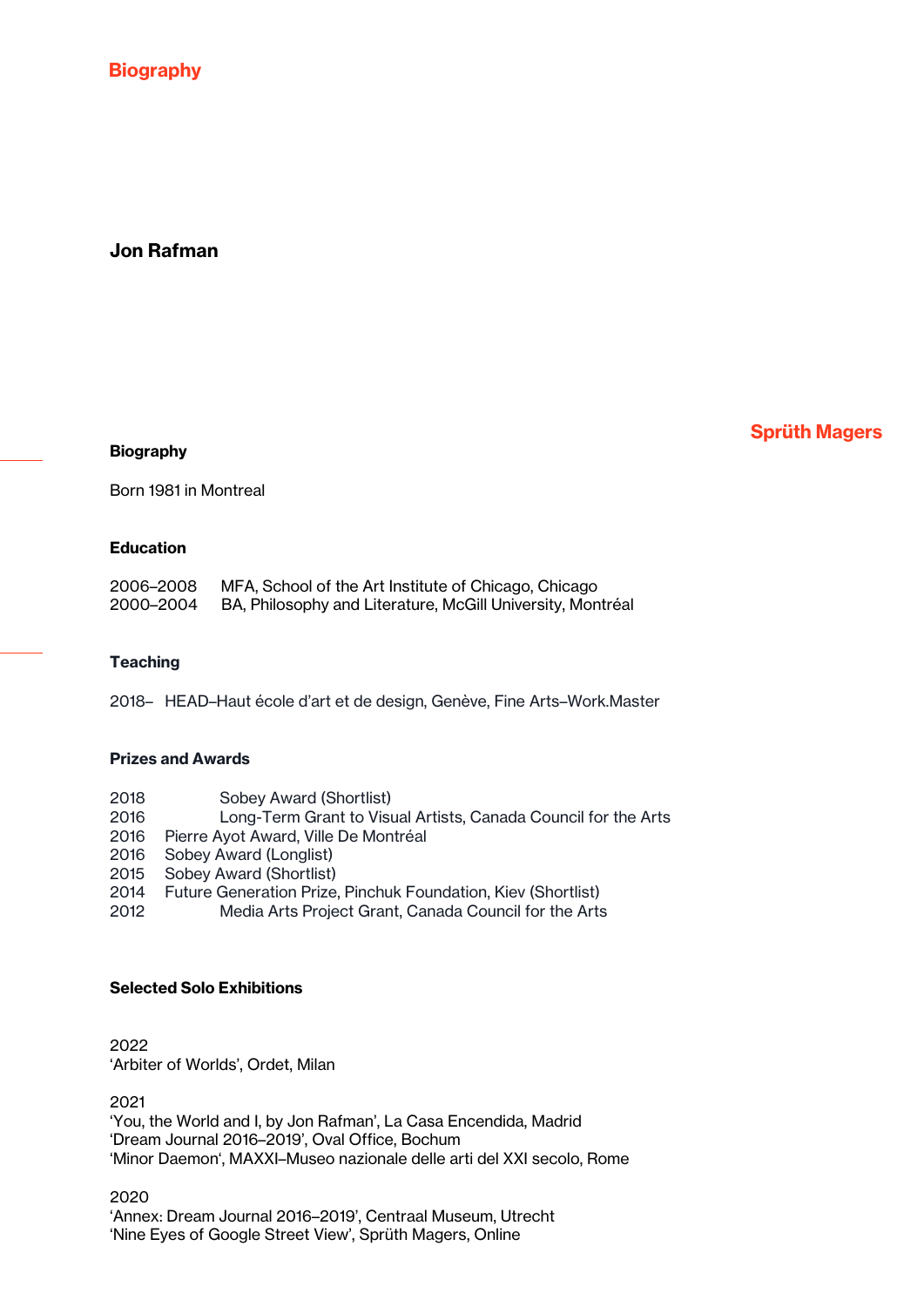2019 'Jon Rafman: Dream Journal', Fri Art Kunsthalle, Fribourg

### 2018

'The Mental Traveler', Fondazione Modena Arti Visive, Modena

### 2017

'Dream Journal 2016–2017', Sprüth Magers, Berlin 'Erysichton', Centre for Contemporary Art, Tel Aviv

### 2016

'I have Ten Thousand Compound Eyes and Each is Named Suffering', Stedelijk Museum, Amsterdam 'Jon Rafman', Westfalischer Kunstverein, Muenster

### 2015

'Jon Rafman', Zabludowicz Collection, London 'Jon Rafman', Musée d'art Contemporain de Montréal, Montréal Sprüth Magers

### 2014

'The End of the End of the End', Contemporary Art Museum, Saint Louis, MO

### 2013

'You Are Standing in An Open Field', Zach Feuer Gallery, New York, NY 'A Man Digging', Seventeen Gallery, London 'Annals of Time Lost', Future Gallery, Berlin

### Selected Group Exhibitions

2022

'Beneath the Skin, Between the Machines', HOW Art Museum, Shanghai 'What a wonderful world', MAXXI–Museo nazionale delle arti del XXI secolo, Rome

2021

'Ticket to the Future', Kunstmuseum Bonn, Bonn 'The Dreamers', The 58th October Salon, Belgrade Biennale, Belgrade 'The 34<sup>th</sup> Ljubljana Biennale of Graphic Arts: Iskra Delta', Ljubljana 'Bon Voyage! Traveling in Contemporary Art', Ludwig Forum, Aachen 'Digital Natives', TBC Concept, Tbilisi 'On the Lever or the Man who Fell out of Bed', Krinzinger Schottenfeld, Vienna 'Ever Seen, Never Seen', Akkurat Studios, Berlin

### 2020

'Hors Pistes', Centre Pompidou, Paris 'Tell me about yesterday tomorrow, Munich Documentation Centre for the History of National Socialism, Munich 'Art in the Age of Anxiety', Sharjah Art Foundation, Sharjah 'Me, Family', Mudam, Luxemburg 'Les Cours des Choses', CAPC - Musée d'Art Contemporain de Bordeaux, Bordeaux

### 2019

'May You Live In Interesting Times, 58th International Art Exhibition La Biennale di Venezia, Venice

'Leaving the Echo Chamber', Sharjah Biennial 14, Sharjah

'The Coming World: Ecology as the New Politics 2030–2100', Garage Museum of Contemporary Art, Moscow

'Leonard Cohen: A Crack in Everything', Jewish Museum, New York, NY 'Jon Rafman: Dream Journal 2016-2017', Kunsthalle Freiburg, Freiburg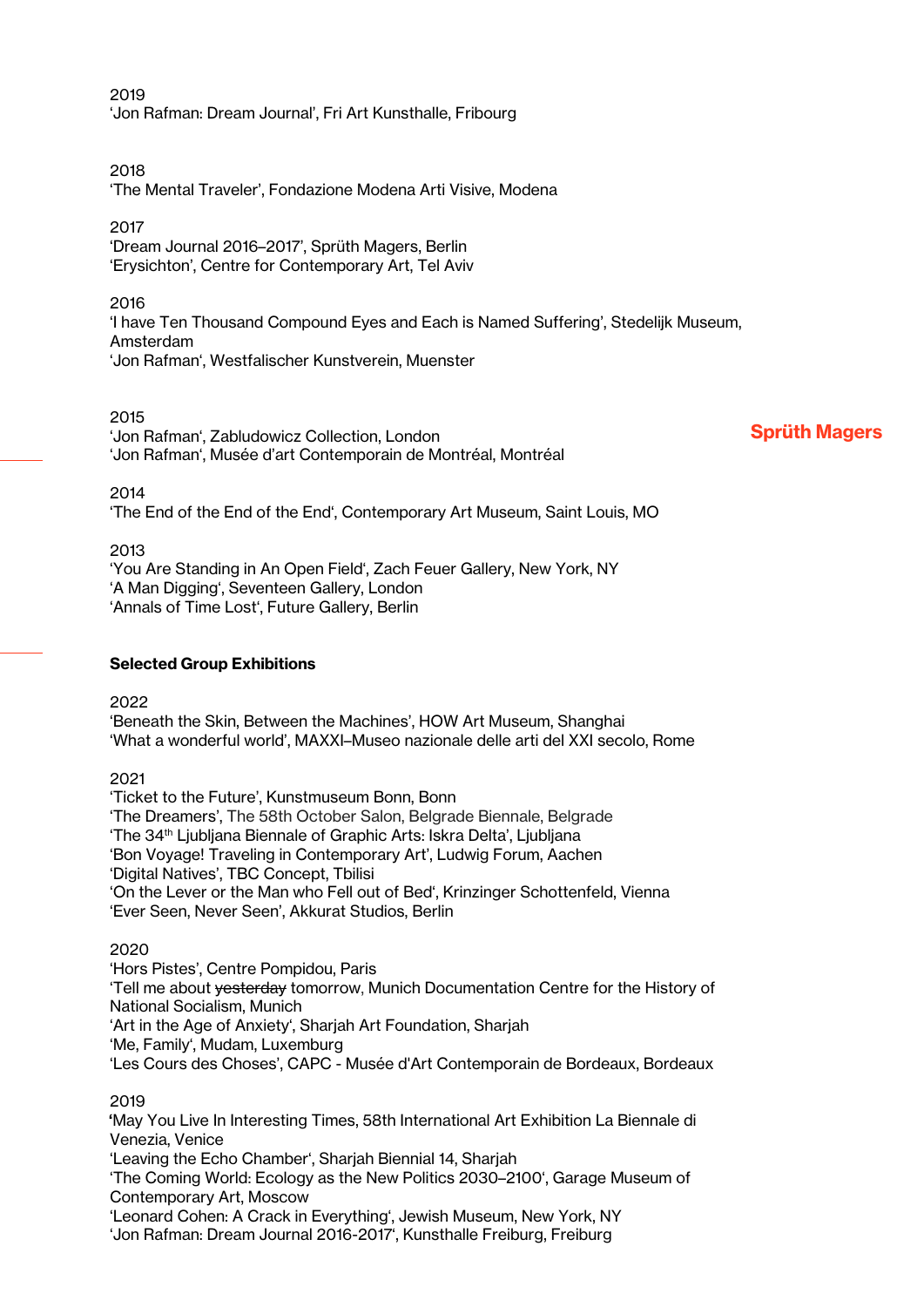'Serious Games', How Art Museum, Shanghai 'Phantom Plane, Cyberpunk in the Year of the Future', Tai Kwun Contemporary, Hong Kong 'The Assembled Human', Museum Folkwang, Essen 'Black Cloud', Kyiv Biennale 2019, Kyiv

### 2018

'Art in the Age of the Internet, 1989-Today', ICA Boston, MA 'Blind Faith', Haus Der Kunst, Munich 'Your North is My South', Stadtische Museen Freiburg 'Fosun Foundation Collection Exhibition', Shanghai 'Our thing: Aude Pariset, Jon Rafman, Christopher Kulendran Thomas', Galerie Antoine Ertaskiran, Montréal 'States of Play', Fact Liverpool 'I Was Raised on The Internet', Museum of Contemporary Art, Chicago, IL 'Art Basel Unlimited', Basel 'New Acquisitions exhibition', Musée Art Contemporain, Montréal 'How To See [What Isn't There]', Langen Foundation, Dusseldorf 'ANTI-: 6th Athens Biennale', Athens 'Heart Herning Museum of Contemporary Art', Copenhagen 'Fields of Invisibility', Sesc Belenzinho, Sao Paolo 'Low Form', MAXXI, Rome 'Ghost:2561', Bangkok 'Virtual Insanity', Kunsthalle Mainz

Sprüth Magers

### 2017

'Leonard Cohen: A Crack in Everything', Musée d'art Contemporain de Montréal, Montréal '.com/.cn', K11 Art Foundation and MoMA PS1, Shanghai 'Jon Rafman | Stan VanDerBeek', Sprueth Magers, Los Angeles, CA 'Sharjah Biennial', Sharjah 'After Us', K11 Art Foundation, Shanghai 'Hello World! Art after the Internet', Kiasma Museum, Helsinki 'Mutations', High Line Art, New York, NY 'Frieze Projects', Frieze, New York, NY 'Dream Machines', James Cohan Gallery, New York, NY 'Suspended Animation', Les Abattoirs, Toulouse 'Still Human', Rubell Family Collection, Miami. FL

### 2016

'9th Berlin Biennale for Contemporary Art', Berlin 'Manifesta Biennial for European Art 11', Zurich 'Welt am Draht', Julia Stoschek Collection, Berlin 'Dreaming Mirrors/Dreaming Screens', Sprueth Magers, Berlin 'Why the Performance?' Ming Contemporary Art Museum, Shanghai 'Möglichkeit Mensch, Zeppelin Museum, Friedrichshafen 'Mankind/Machinekind', Krinzinger Projekte, Vienna 'Under Arms: Fire & Forget 2', MAK, Frankfurt 'Posthumous Lives', Galerie Maria Bernheim, Zurich 'Public, Private, Secret', International Center of Photography, New York, NY 'Electronic Superhighway', Whitechapel Gallery, London

### 2015

'Lyon Biennial', Lyon 'Welcome to the Jungle', KW Institute for Contemporary Art, Berlin 'The Future of Memory', Kunsthalle Wien, Vienna 'Image Objects', Public Art Fund at City Hall Park, New York, NY 'Field Vision, Jon Rafman and Christian Jankowski', Future Gallery, Berlin 'Grand Tour, Jon Rafman and Keren Cytter', Feuer/Mesler, New York, NY

### 2014

'FIAC Projects 2014', Jardin des Tuileries, Paris 'Fire and Forget: On Violence', KW Presents at HAU2, Hebbel Am Ufer, Berlin